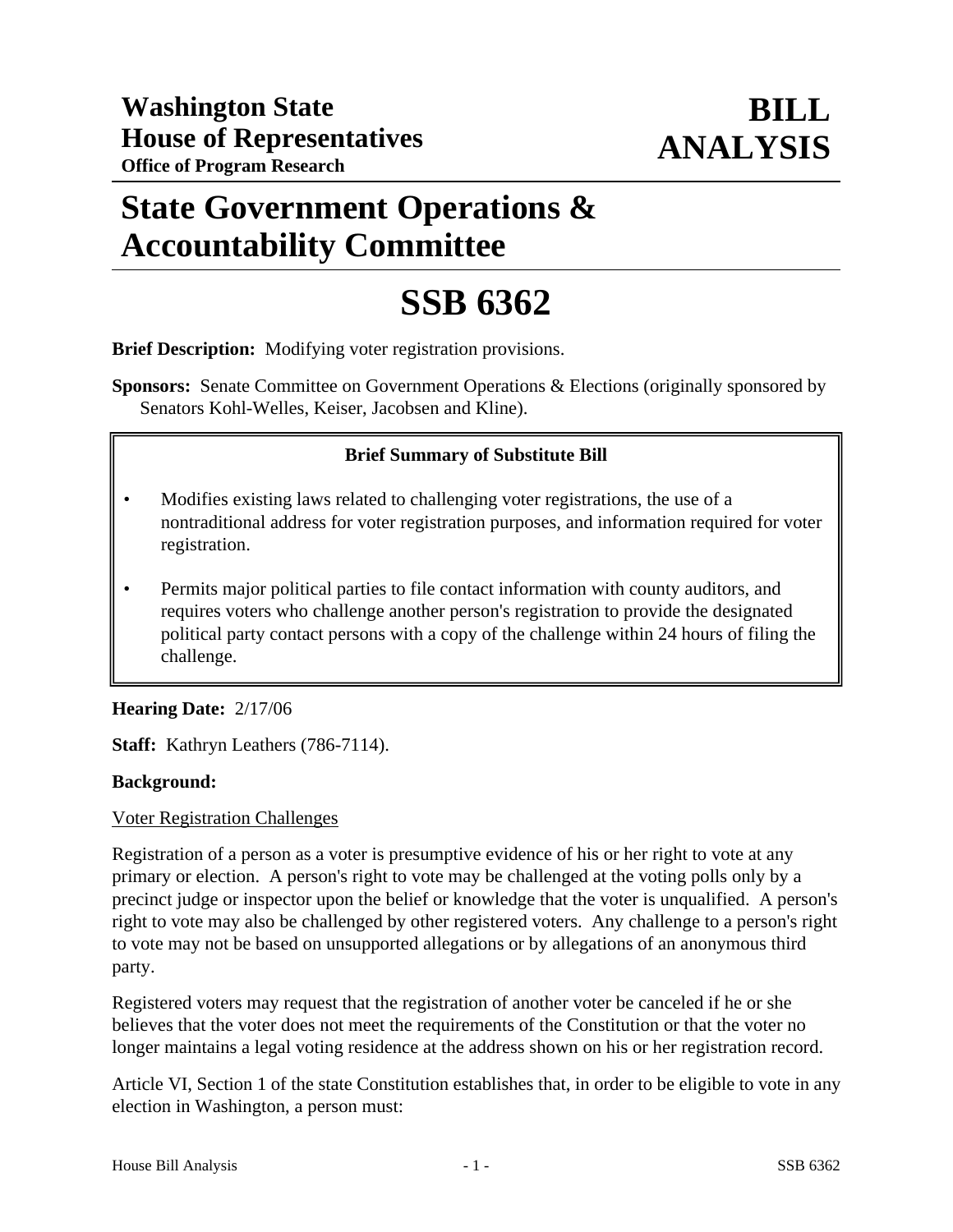- be at least 18 years old;
- be a U.S. citizen; and
- have lived in the state, county, and precinct 30 days immediately preceding the election.

In addition, the Constitution further provides that no person may vote in an election if he or she has either been convicted of a felony without having had the right to vote restored or has been judicially declared to be mentally incompetent.

Challenges initiated by a voter must be filed no later than one day before the election. The challenger must file a signed affidavit, subject to the penalties of perjury, that, to his or her personal knowledge and belief, another registered voter does not actually reside at the address as given on his or her registration record or is otherwise not a qualified voter. If the challenge is based on an improper residential address, the challenger must furnish the address at which the challenged voter actually resides. The county auditor must provide notice to the challenged voter and inform the voter that he or she will be issued a challenged ballot. The identity of the challenger, and any third party involved in the challenge, is a public record.

A challenged voter may re-register or transfer his or her registration up until three days before an election. The challenged voter must be permitted to vote a ballot, which must be sealed along with affidavits signed by the challenger and any third party involved in the challenge and kept separate from other ballots. Challenged ballots are transmitted to the Canvassing Board at the close of the election. The County Auditor is responsible for notifying the challenged voter and the challenger by certified mail of the time and place the Canvassing Board will meet to rule on the challenged ballot.

The challenged voter may give testimony, in person or by affidavit. Challengers may appear in person or submit an affidavit supporting the challenge. Challenging parties must prove by clear and convincing evidence that the challenged voter's registration is improper. If the challenger fails to meet this burden, the ballot must be accepted. The qualifications of any absentee voter may be challenged at the time the signature on the return envelope is verified and the ballot is processed by the Canvassing Board. Challenged ballots must be determined by the time of certification, and the Canvassing Board's determinations are final.

If the challenged voter does not vote, or if the challenge is made thirty or more days before the election, the county auditor must hold a hearing at which time both parties may present their arguments. The county auditor must then rule as to the validity of the challenged registration.

#### Registration at a Nontraditional Address

Voters who lack a traditional residential address but have a non-traditional address, such as a shelter, park, or other identifiable location, are registered to vote at the county courthouse, city hall, or other public building near the location the voter considers his or her residence, and are assigned to a precinct based on the location provided. An otherwise qualified voter is not disqualified to vote because he or she provides a nontraditional address.

#### Information Required for Voter Registration Purposes

In order to be placed on the voter registration rolls, a person must provide his or her name; residential address; date of birth; Washington state driver's license number, state identification card number, or the last four digits of the person's social security number; a signature attesting to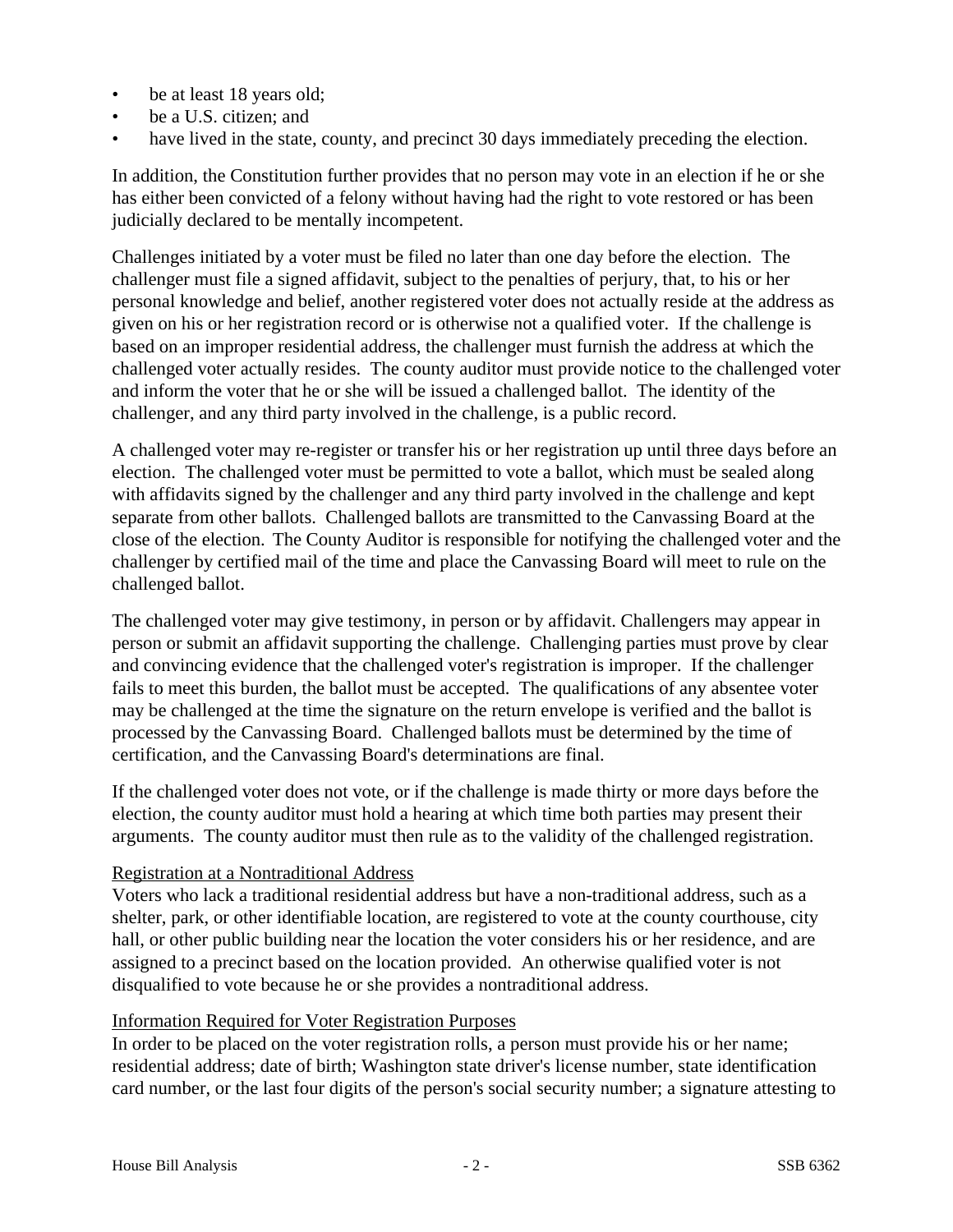the truth of the information provided on the registration application; and an indication that the person is a U.S. citizen.

# **Summary of Substitute Bill:**

#### Voter Registration Challenges

Any major political party may file a contact name and number with the county auditor to receive notice of voter challenges. A challenger must, within 24 hours of filing the challenge, provide notice of the challenge to every major political party contact name on file with the auditor by mailing a copy of the challenge to each designated contact person.

Any challenger must file a signed affidavit, subject to the penalties of perjury, swearing that, to his or her personal knowledge and belief, the challenged voter is not qualified to vote based on the existing constitutional requirements, that the voter does not live at the residential address provided on his or her registration record, or that the residential address provided does not constitute a residential address.

- A challenge based on age is modified to state that the voter *is or will not be* 18 by the time of the election, instead of a challenge that the voter is not 18.
- A challenge based on an allegation that the voter does not live at the address provided must be accompanied by the challenged voter's actual residence.
- A challenge based on an allegation that the residential address provided does not constitute a residential address must be accompanied by evidence that the challenger exercised due diligence to personally verify that the address is not a residence. Due diligence is demonstrated by at least one visit to the address to determine whether the voter resides there, a search of a phone book, and a search of property records to determine ownership of the address listed.
- Cancellation of a voter registration by county auditors or the Secretary of State based on a felony conviction and confirmation that the person's right to vote has not been restored are resolved under a different statute than voter initiated challenges based on felony convictions.

The challenger must provide the factual basis for the challenge in the signed affidavit. A challenge may not be based on unsupported allegations or allegations by anonymous third parties. All documents pertaining to the challenge are public records.

A challenged voter may transfer or re-register until the day before the election. A challenge may be dismissed by the auditor if it is not in proper form or is incomplete on its face. The Secretary of State must provide forms for voter registration challenges.

#### Who May Challenge and Timing of Challenges

If the challenge is filed on election day, only a poll site judge or inspector may file a challenge. If the challenge is filed any time other than election day, a person's right to vote may be challenged by another registered voter or the county prosecuting attorney, provided that:

- Challenges initiated against a voter who registered to vote less than 60 days before the election, or who changed residence less than 60 days before the election and didn't transfer his or her registration, must be filed no later than ten days before the election.
- Challenges initiated against all other voters must be filed no later than 45 days before the election.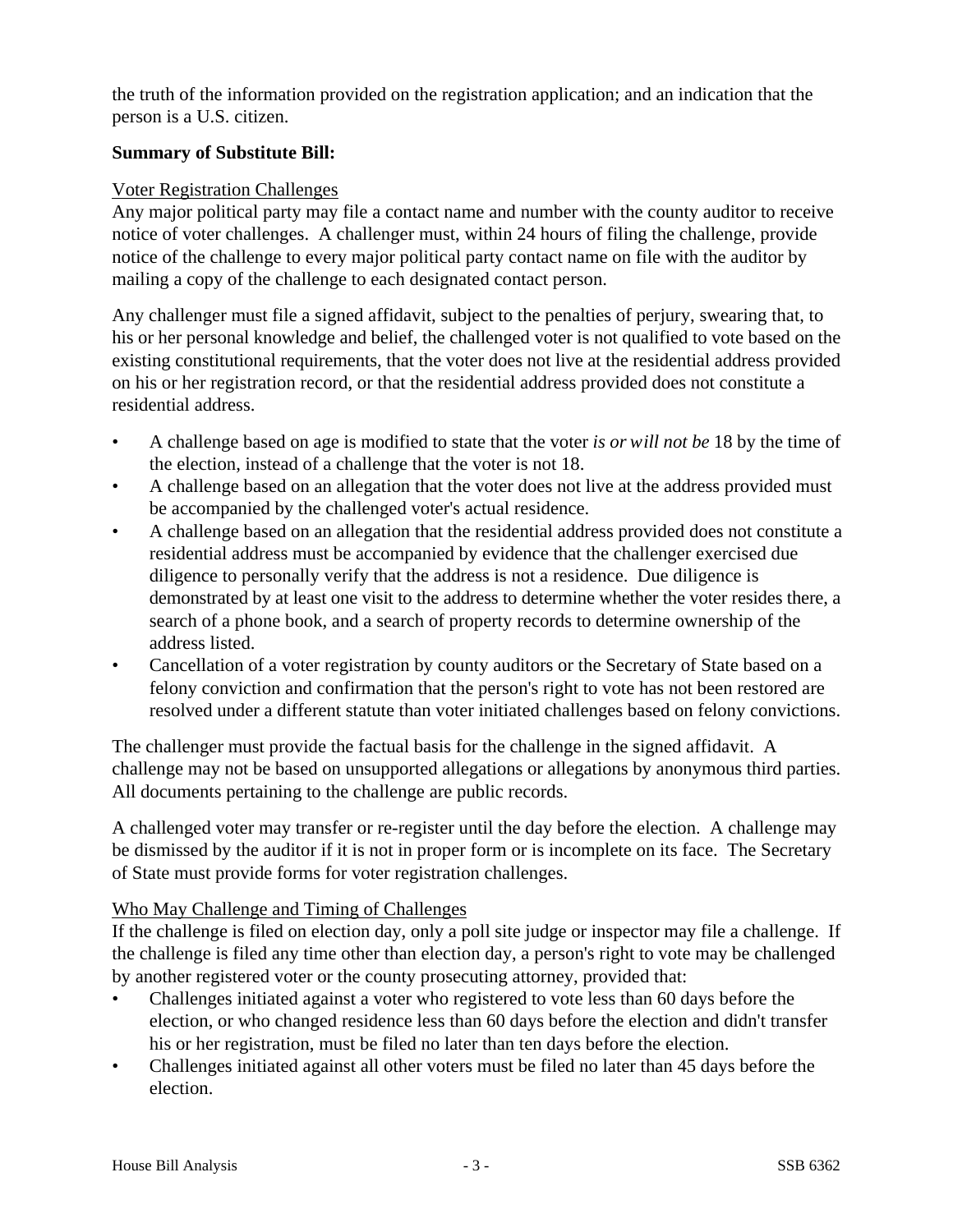Challenges initiated by the county prosecuting attorney must be filed in the same manner as challenges initiated by a registered voter. If the challenge is filed before the ballot has been received, the ballot must be treated as a challenged ballot. If the challenge is filed after the ballot has been received, the challenge cannot affect the current election. If the challenge is filed at least 45 days before the election, the county auditor presides over the hearing. If the challenge is filed less than 45 days before the election, the canvassing board presides over the hearing.

The auditor must provide notice by certified mail of the challenge to the challenged voter, and if the challenge is based on the residential address, the auditor must give notice of exceptions to the residency requirement allowed by the constitution and statute (nontraditional address and excused absence from the state due to military service, college, prison, and navigation of high seas).

If the challenger fails to prove by clear and convincing evidence that the registration is improper, the challenge must be dismissed and the ballot must be counted. If the challenge is based on residency and the canvassing board sustains the challenge, the challenged voter shall be permitted to correct his or her registration and any races or measures on the challenged ballot that the voter would have been qualified to vote for had his or her registration been correct shall be counted.

# Registration at a Non-Traditional Address

A voter who uses a non-traditional address for registration purposes must provide a valid mailing address, and must meet the constitutional requirement that he or she live in the area for at least thirty days before the election. Any person who has a traditional residential address must use that address for registration purposes even if he or she also has a non-traditional address. Motor homes and marinas are added to the existing list of examples of non-traditional residences.

# Information Required for Voter Registration Purposes

In addition to information currently required to be provided by a voter to be placed on the voter registration rolls, a person must also provide his or her mailing address if it is different from his or her residential address.

# Repealed Provisions

An existing statute related to voter initiated challenges, RCW 29A.08.830, is repealed, and the specific provisions of that statute are modified and moved to other election law statutes.

# **Substitute Bill Compared to Original Bill:**

The substitute bill combines SB 6362 and SB 6565 (companion bill to HB 2752), narrows the title, and modifies the voter challenge statutes as follows:

The provisions requiring the county auditor to send political party contact information to the challenged voter and allowing major political parties that object to the challenge to present testimony and evidence to the canvassing board are removed.

Existing language providing examples of nontraditional addresses is retained, and marinas and motor homes are added as examples.

Challenges based on residential addresses may also allege that a residential address does not constitute a residential address. In such challenges, the challenger must provide evidence that he or she exercised due diligence to personally verify that the address provided is not a residence.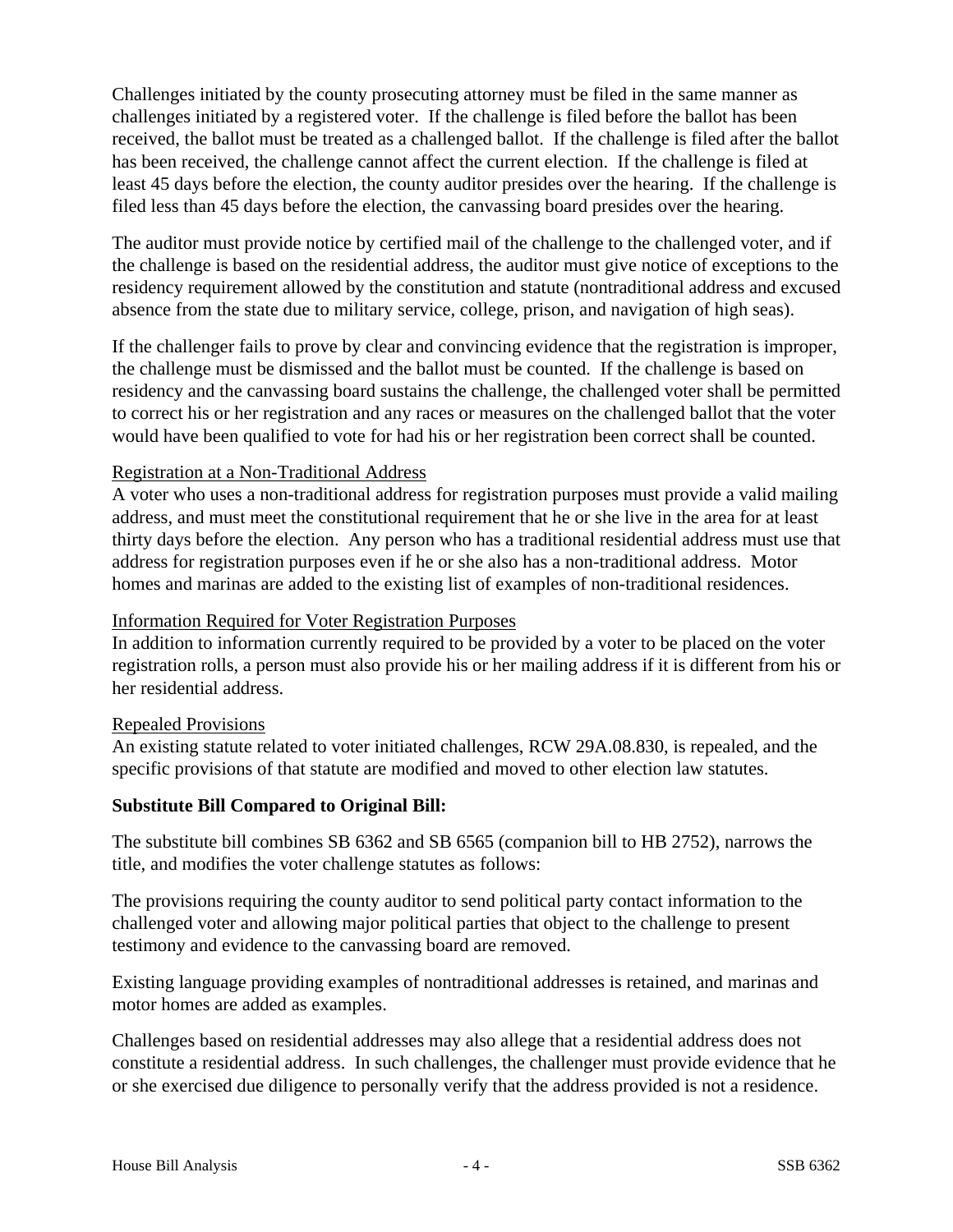Challenges based on a felony conviction discovered by the county auditor or Secretary of State are resolved under a different statute. Challenges filed after a ballot is received cannot affect the current election. A challenge may be dismissed by the auditor if it is not in proper form or is incomplete on its face.

### **Substitute Compared to HB 2752 (SB 6565)**:

#### New Provisions Not Addressed in HB 2752:

Major political parties may file contact information with the county auditor, and require voter challengers to mail a copy of his or her challenge to every designated party representative within 24 hours of filing a challenge.

For voter registration purposes, the minimum information required to be provided by a voter is modified to add the voter's mailing address, if that address is different from the voter's residential address.

If a sustained challenge is based on any reason other than improper residential address, the ballot shall not be counted. However, if the sustained challenge is based on an improper residential address, the canvassing board must permit the voter to correct his or her voter registration. If the voter corrects his or her registration, any races and ballot measures on the challenged ballot that the voter would have been qualified to vote for had the registration been correct must be counted. For challenges based on an allegation that the residential address provided does not constitute a residential address, the challenger must submit evidence that he or she exercised due diligence to personally verify that the address provided is not a residence. Due diligence is demonstrated by at least one visit to the address to determine whether the voter resides there, a search of a phone book, and a search of property records to determine ownership of the address listed.

If the challenge is filed any time other than election day, a person's right to vote may be challenged by another registered voter or the county prosecuting attorney, provided that:

- Challenges initiated against a voter who registered to vote less than 60 days before the election, or who changed residence less than 60 days before the election and didn't transfer his or her registration, must be filed no later than ten days before the election.
- Challenges initiated against all other voters must be filed no later than 45 days before the election.

# Modified Provisions

Existing examples of nontraditional addresses (shelters, parks, and other identifiable locations) are retained, and motor homes and marinas are added as additional examples of nontraditional addresses.

Dismissal of challenges by the county auditor can be made if the challenge is not in proper form or if the factual basis for the challenge does not meet the legal grounds for a challenge. House Bill 2752 provides that dismissal is permissible if the challenge is both not in proper form and does not meet the legal grounds for a challenge.

If the challenge is filed at least 45 days before the election, the county auditor presides over the hearing, not 30 days as provided in HB 2752. If the challenge is filed less than 45 days before the election, the canvassing board presides over the hearing, not 30 days as provided in HB 2752.